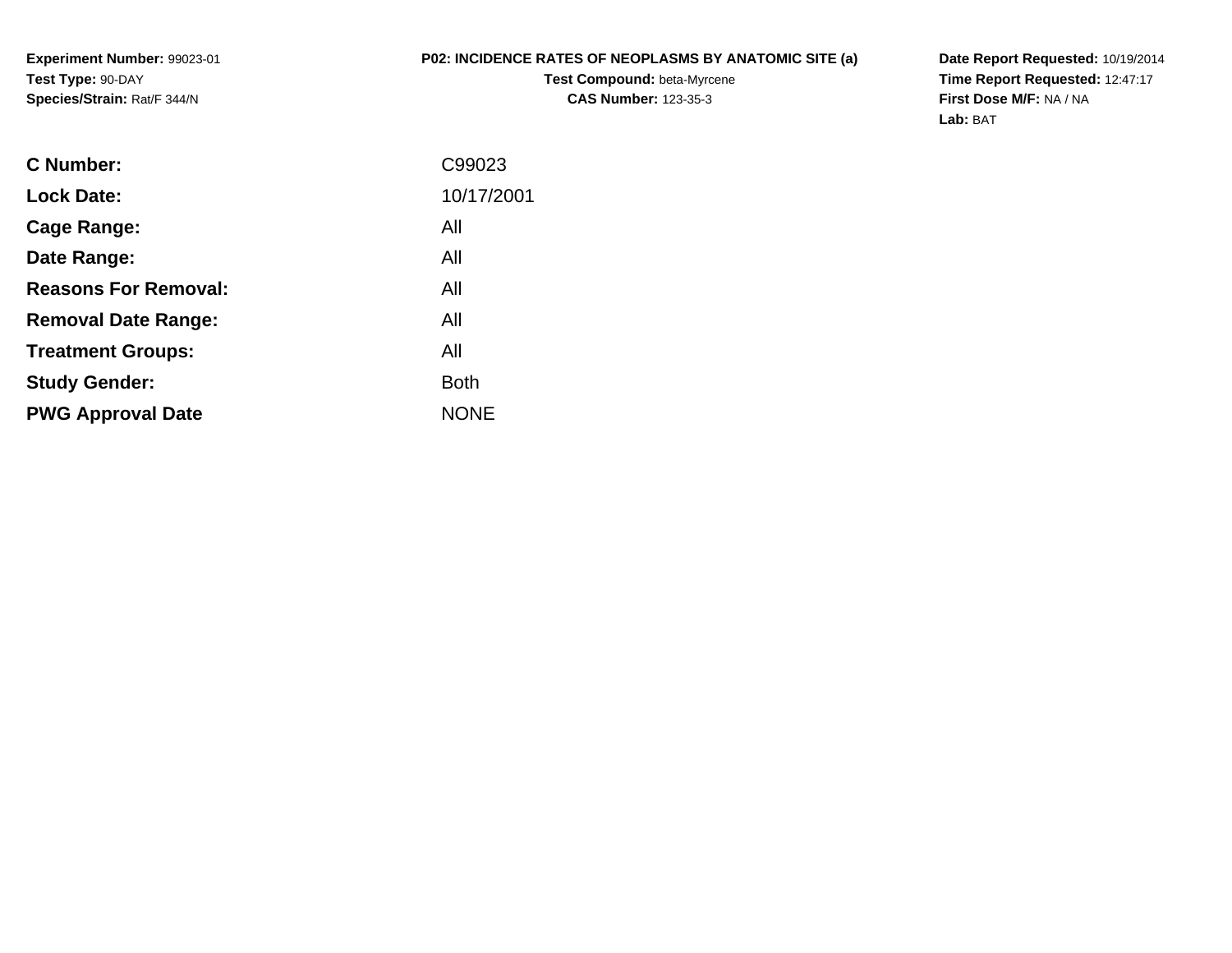| Experiment Number: 99023-01             |        | P02: INCIDENCE RATES OF NEOPLASMS BY ANATOMIC SITE (a) | Date Report Requested: 10/19/2014<br>Time Report Requested: 12:47:17 |              |              |              |  |
|-----------------------------------------|--------|--------------------------------------------------------|----------------------------------------------------------------------|--------------|--------------|--------------|--|
| Test Type: 90-DAY                       |        | Test Compound: beta-Myrcene                            |                                                                      |              |              |              |  |
| Species/Strain: Rat/F 344/N             |        | <b>CAS Number: 123-35-3</b>                            | First Dose M/F: NA / NA                                              |              |              |              |  |
|                                         |        |                                                        | Lab: BAT                                                             |              |              |              |  |
| F 344/N Rat MALE                        | 0 G/KG | 0.25 G/KG                                              | G/KG<br>0.5                                                          | 1.0<br>G/KG  | G/KG<br>2.0  | G/KG<br>4.0  |  |
| <b>Disposition Summary</b>              |        |                                                        |                                                                      |              |              |              |  |
| <b>Animals Initially In Study</b>       | 10     | 10                                                     | 10                                                                   | 10           | 10           | 10           |  |
| <b>Early Deaths</b>                     |        |                                                        |                                                                      |              |              |              |  |
| <b>Dosing Accident</b>                  |        |                                                        | $\mathbf{1}$                                                         | $\mathbf{1}$ |              |              |  |
| <b>Moribund Sacrifice</b>               |        |                                                        |                                                                      |              |              | $\mathbf{2}$ |  |
| <b>Natural Death</b>                    |        |                                                        |                                                                      |              | $\mathbf{2}$ | 8            |  |
| <b>Survivors</b>                        |        |                                                        |                                                                      |              |              |              |  |
| <b>Terminal Sacrifice</b>               | 10     | 10                                                     | 9                                                                    | 9            | 8            |              |  |
| <b>Animals Examined Microscopically</b> | 10     | 10                                                     | 10                                                                   | 10           | 10           | 10           |  |
| <b>ALIMENTARY SYSTEM</b>                |        |                                                        |                                                                      |              |              |              |  |
| Esophagus                               | (10)   | (0)                                                    | (1)                                                                  | (1)          | (10)         | (10)         |  |
| Intestine Large, Cecum                  | (10)   | (0)                                                    | (1)                                                                  | (1)          | (10)         | (10)         |  |
| Intestine Large, Colon                  | (10)   | (0)                                                    | (1)                                                                  | (1)          | (10)         | (10)         |  |
| Intestine Large, Rectum                 | (10)   | (0)                                                    | (1)                                                                  | (1)          | (10)         | (10)         |  |
| Intestine Small, Duodenum               | (10)   | (0)                                                    | (1)                                                                  | (1)          | (10)         | (10)         |  |
| Intestine Small, Ileum                  | (10)   | (0)                                                    | (1)                                                                  | (1)          | (10)         | (10)         |  |
| Intestine Small, Jejunum                | (10)   | (0)                                                    | (1)                                                                  | (1)          | (10)         | (10)         |  |
| Liver                                   | (10)   | (0)                                                    | (2)                                                                  | (1)          | (10)         | (10)         |  |
| Oral Mucosa                             | (0)    | (0)                                                    | (0)                                                                  | (0)          | (2)          | (0)          |  |
| Pancreas                                | (10)   | (0)                                                    | (1)                                                                  | (1)          | (10)         | (10)         |  |
| Salivary Glands                         | (10)   | (0)                                                    | (1)                                                                  | (1)          | (10)         | (10)         |  |
| Stomach, Forestomach                    | (10)   | (0)                                                    | (1)                                                                  | (10)         | (10)         | (10)         |  |
| Stomach, Glandular                      | (10)   | (0)                                                    | (1)                                                                  | (1)          | (10)         | (10)         |  |
| CARDIOVASCULAR SYSTEM                   |        |                                                        |                                                                      |              |              |              |  |
| <b>Blood Vessel</b>                     | (10)   | (0)                                                    | (1)                                                                  | (1)          | (10)         | (10)         |  |
| Heart                                   | (10)   | (0)                                                    | (1)                                                                  | (1)          | (10)         | (10)         |  |

a - Number of animals examined microscopically at site and number of animals with lesion

b - Primary tumors: all tumors except metastatic tumors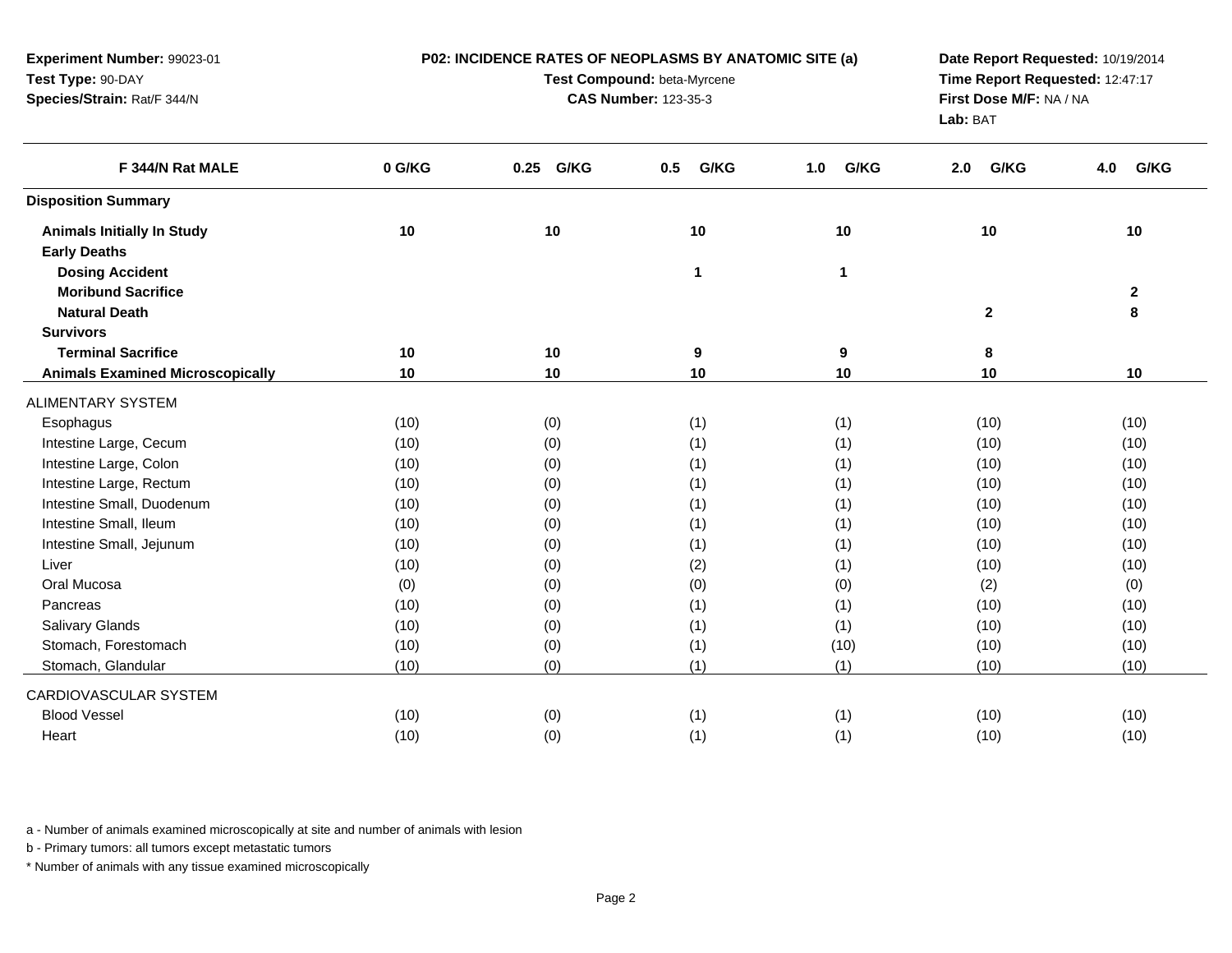| Experiment Number: 99023-01                                                                     |        | P02: INCIDENCE RATES OF NEOPLASMS BY ANATOMIC SITE (a) | Date Report Requested: 10/19/2014 |             |                                     |             |  |  |
|-------------------------------------------------------------------------------------------------|--------|--------------------------------------------------------|-----------------------------------|-------------|-------------------------------------|-------------|--|--|
| Test Type: 90-DAY<br>Species/Strain: Rat/F 344/N<br>F 344/N Rat MALE<br><b>ENDOCRINE SYSTEM</b> |        |                                                        | Test Compound: beta-Myrcene       |             | Time Report Requested: 12:47:17     |             |  |  |
|                                                                                                 |        |                                                        | <b>CAS Number: 123-35-3</b>       |             | First Dose M/F: NA / NA<br>Lab: BAT |             |  |  |
|                                                                                                 |        |                                                        |                                   |             |                                     |             |  |  |
|                                                                                                 | 0 G/KG | G/KG<br>0.25                                           | G/KG<br>0.5                       | G/KG<br>1.0 | G/KG<br>2.0                         | G/KG<br>4.0 |  |  |
|                                                                                                 |        |                                                        |                                   |             |                                     |             |  |  |
| <b>Adrenal Cortex</b>                                                                           | (10)   | (0)                                                    | (1)                               | (1)         | (10)                                | (10)        |  |  |
| Adrenal Medulla                                                                                 | (10)   | (0)                                                    | (1)                               | (1)         | (10)                                | (10)        |  |  |
| Islets, Pancreatic                                                                              | (10)   | (0)                                                    | (1)                               | (1)         | (10)                                | (10)        |  |  |
| Parathyroid Gland                                                                               | (10)   | (0)                                                    | (1)                               | (1)         | (9)                                 | (9)         |  |  |
| <b>Pituitary Gland</b>                                                                          | (10)   | (0)                                                    | (1)                               | (1)         | (10)                                | (10)        |  |  |
| <b>Thyroid Gland</b>                                                                            | (10)   | (0)                                                    | (1)                               | (1)         | (10)                                | (10)        |  |  |
| <b>GENERAL BODY SYSTEM</b>                                                                      |        |                                                        |                                   |             |                                     |             |  |  |
| None                                                                                            |        |                                                        |                                   |             |                                     |             |  |  |
| <b>GENITAL SYSTEM</b>                                                                           |        |                                                        |                                   |             |                                     |             |  |  |
| Epididymis                                                                                      | (10)   | (0)                                                    | (1)                               | (1)         | (10)                                | (10)        |  |  |
| <b>Preputial Gland</b>                                                                          | (10)   | (0)                                                    | (1)                               | (1)         | (10)                                | (10)        |  |  |
| Prostate                                                                                        | (10)   | (0)                                                    | (1)                               | (1)         | (10)                                | (10)        |  |  |
| Seminal Vesicle                                                                                 | (10)   | (0)                                                    | (1)                               | (1)         | (10)                                | (9)         |  |  |
| <b>Testes</b>                                                                                   | (10)   | (0)                                                    | (1)                               | (1)         | (10)                                | (10)        |  |  |
| <b>HEMATOPOIETIC SYSTEM</b>                                                                     |        |                                                        |                                   |             |                                     |             |  |  |
| <b>Bone Marrow</b>                                                                              | (10)   | (0)                                                    | (1)                               | (1)         | (10)                                | (10)        |  |  |
| Lymph Node                                                                                      | (1)    | (2)                                                    | (4)                               | (1)         | (0)                                 | (0)         |  |  |
| Lymph Node, Mandibular                                                                          | (0)    | (0)                                                    | (0)                               | (1)         | (0)                                 | (0)         |  |  |
| Lymph Node, Mesenteric                                                                          | (10)   | (0)                                                    | (1)                               | (1)         | (10)                                | (10)        |  |  |
| Spleen                                                                                          | (10)   | (10)                                                   | (10)                              | (10)        | (10)                                | (10)        |  |  |
| Thymus                                                                                          | (10)   | (0)                                                    | (1)                               | (10)        | (9)                                 | (10)        |  |  |
| <b>INTEGUMENTARY SYSTEM</b>                                                                     |        |                                                        |                                   |             |                                     |             |  |  |
| <b>Mammary Gland</b>                                                                            | (10)   | (0)                                                    | (1)                               | (1)         | (10)                                | (10)        |  |  |
| Skin                                                                                            | (10)   | (0)                                                    | (1)                               | (1)         | (10)                                | (10)        |  |  |
|                                                                                                 |        |                                                        |                                   |             |                                     |             |  |  |

MUSCULOSKELETAL SYSTEM

a - Number of animals examined microscopically at site and number of animals with lesion

b - Primary tumors: all tumors except metastatic tumors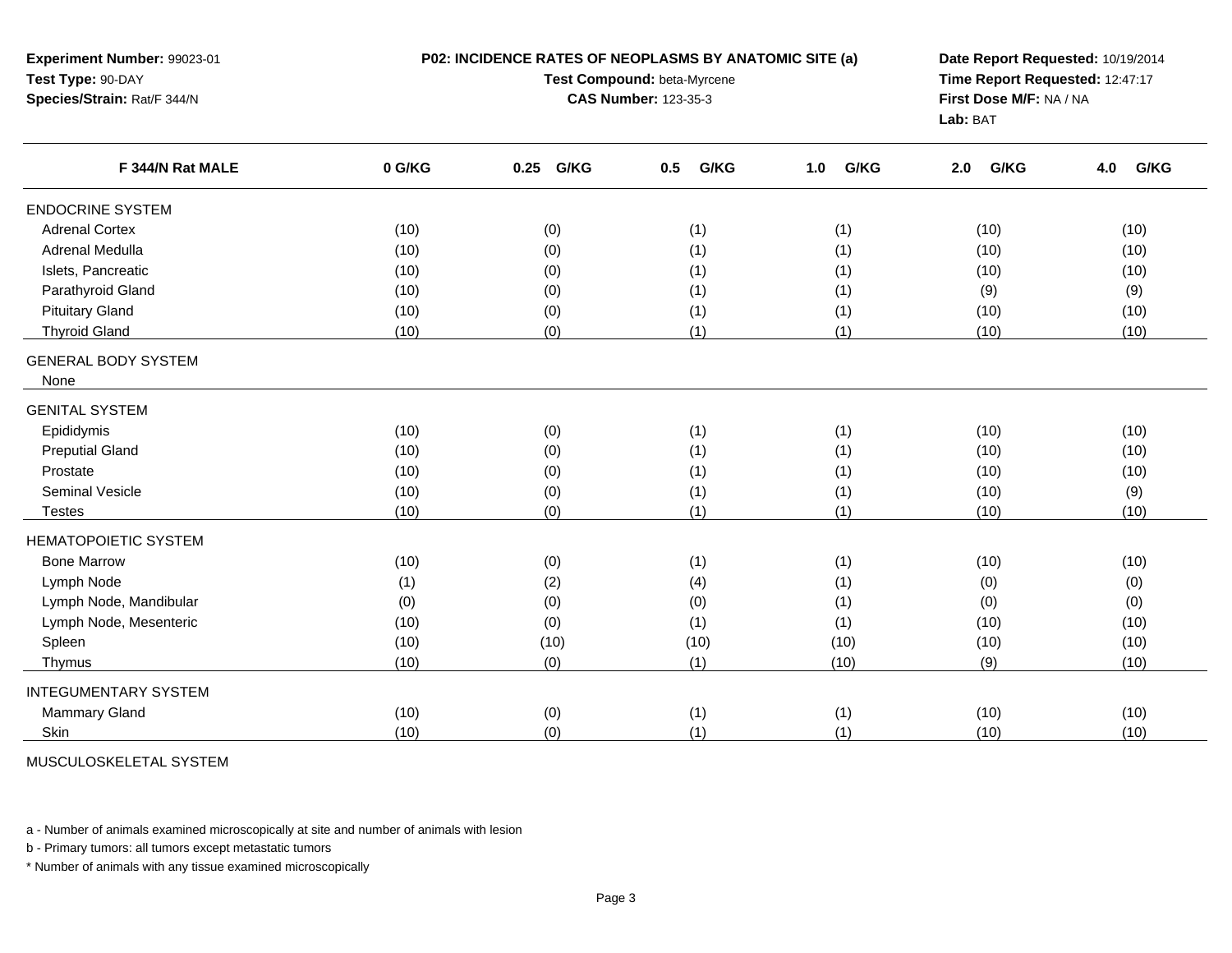| Experiment Number: 99023-01<br>Test Type: 90-DAY<br>Species/Strain: Rat/F 344/N |        | P02: INCIDENCE RATES OF NEOPLASMS BY ANATOMIC SITE (a)<br>Test Compound: beta-Myrcene<br><b>CAS Number: 123-35-3</b> | Date Report Requested: 10/19/2014<br>Time Report Requested: 12:47:17<br>First Dose M/F: NA / NA<br>Lab: BAT |             |             |             |
|---------------------------------------------------------------------------------|--------|----------------------------------------------------------------------------------------------------------------------|-------------------------------------------------------------------------------------------------------------|-------------|-------------|-------------|
| F 344/N Rat MALE                                                                | 0 G/KG | G/KG<br>0.25                                                                                                         | G/KG<br>0.5                                                                                                 | G/KG<br>1.0 | G/KG<br>2.0 | G/KG<br>4.0 |
| <b>Bone</b>                                                                     | (10)   | (0)                                                                                                                  | (1)                                                                                                         | (1)         | (10)        | (10)        |
| <b>Skeletal Muscle</b>                                                          | (0)    | (0)                                                                                                                  | (1)                                                                                                         | (0)         | (0)         | (0)         |
| NERVOUS SYSTEM                                                                  |        |                                                                                                                      |                                                                                                             |             |             |             |
| <b>Brain</b>                                                                    | (10)   | (0)                                                                                                                  | (1)                                                                                                         | (1)         | (10)        | (10)        |
| <b>RESPIRATORY SYSTEM</b>                                                       |        |                                                                                                                      |                                                                                                             |             |             |             |
| Lung                                                                            | (10)   | (0)                                                                                                                  | (1)                                                                                                         | (1)         | (10)        | (10)        |
| Nose                                                                            | (10)   | (10)                                                                                                                 | (10)                                                                                                        | (10)        | (10)        | (10)        |
| Trachea                                                                         | (10)   | (0)                                                                                                                  | (1)                                                                                                         | (1)         | (10)        | (10)        |
| SPECIAL SENSES SYSTEM                                                           |        |                                                                                                                      |                                                                                                             |             |             |             |
| Eye                                                                             | (10)   | (0)                                                                                                                  | (1)                                                                                                         | (1)         | (10)        | (10)        |
| <b>Harderian Gland</b>                                                          | (10)   | (10)                                                                                                                 | (10)                                                                                                        | (10)        | (9)         | (10)        |
| <b>Lacrimal Gland</b>                                                           | (0)    | (0)                                                                                                                  | (0)                                                                                                         | (0)         | (1)         | (0)         |
| Zymbal's Gland                                                                  | (0)    | (0)                                                                                                                  | (0)<br>(0)                                                                                                  |             | (1)         | (0)         |
| URINARY SYSTEM                                                                  |        |                                                                                                                      |                                                                                                             |             |             |             |
| Kidney                                                                          | (7)    | (10)                                                                                                                 | (9)                                                                                                         | (10)        | (10)        | (10)        |
| <b>Urinary Bladder</b>                                                          | (10)   | (0)                                                                                                                  | (1)<br>(1)                                                                                                  |             | (10)        | (10)        |

a - Number of animals examined microscopically at site and number of animals with lesion

b - Primary tumors: all tumors except metastatic tumors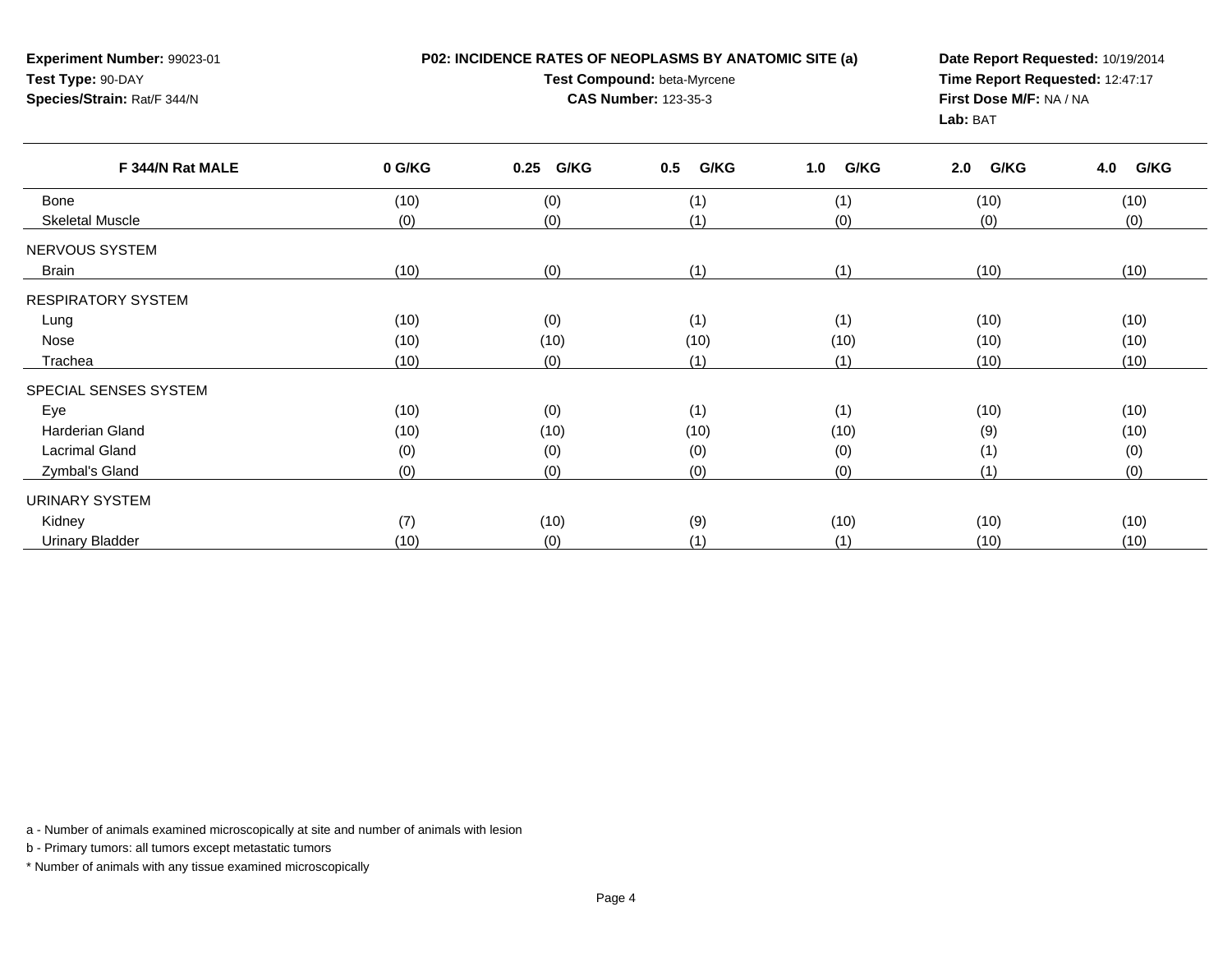| Experiment Number: 99023-01<br>Test Type: 90-DAY<br>Species/Strain: Rat/F 344/N     | P02: INCIDENCE RATES OF NEOPLASMS BY ANATOMIC SITE (a)<br>Test Compound: beta-Myrcene<br><b>CAS Number: 123-35-3</b> |      |      |     |      |     |      | Date Report Requested: 10/19/2014<br>Time Report Requested: 12:47:17<br>First Dose M/F: NA / NA<br>Lab: BAT |      |     |      |
|-------------------------------------------------------------------------------------|----------------------------------------------------------------------------------------------------------------------|------|------|-----|------|-----|------|-------------------------------------------------------------------------------------------------------------|------|-----|------|
| F 344/N Rat MALE                                                                    | 0 G/KG                                                                                                               | 0.25 | G/KG | 0.5 | G/KG | 1.0 | G/KG | 2.0                                                                                                         | G/KG | 4.0 | G/KG |
| <b>Tumor Summary for MALE</b>                                                       |                                                                                                                      |      |      |     |      |     |      |                                                                                                             |      |     |      |
| <b>Total Animals with Primary Neoplasms (b)</b><br><b>Total Primary Neoplasms</b>   |                                                                                                                      |      |      |     |      |     |      |                                                                                                             |      |     |      |
| <b>Total Animals with Benign Neoplasms</b><br><b>Total Benign Neoplasms</b>         |                                                                                                                      |      |      |     |      |     |      |                                                                                                             |      |     |      |
| <b>Total Animals with Malignant Neoplasms</b><br><b>Total Malignant Neoplasms</b>   |                                                                                                                      |      |      |     |      |     |      |                                                                                                             |      |     |      |
| <b>Total Animals with Metastatic Neoplasms</b><br><b>Total Metastatic Neoplasms</b> |                                                                                                                      |      |      |     |      |     |      |                                                                                                             |      |     |      |
| <b>Total Animals with Malignant Neoplasms</b><br><b>Uncertain Primary Site</b>      |                                                                                                                      |      |      |     |      |     |      |                                                                                                             |      |     |      |
| Total Animals with Neoplasms Uncertain -<br><b>Benign or Malignant</b>              |                                                                                                                      |      |      |     |      |     |      |                                                                                                             |      |     |      |
| <b>Total Uncertain Neoplasms</b>                                                    |                                                                                                                      |      |      |     |      |     |      |                                                                                                             |      |     |      |

\*\*\*END OF MALE DATA\*\*\*

a - Number of animals examined microscopically at site and number of animals with lesion

b - Primary tumors: all tumors except metastatic tumors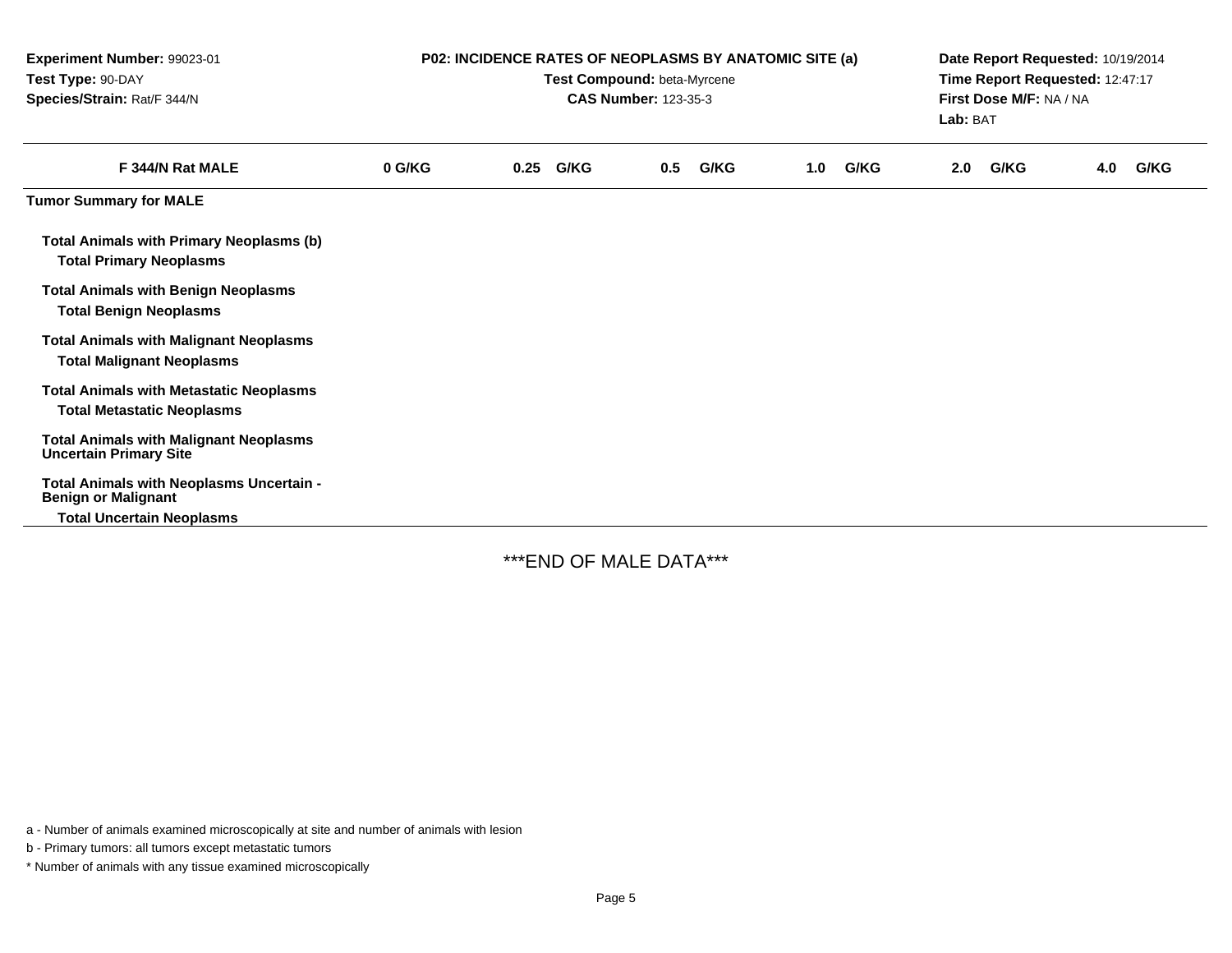| Experiment Number: 99023-01             |        | P02: INCIDENCE RATES OF NEOPLASMS BY ANATOMIC SITE (a) | Date Report Requested: 10/19/2014<br>Time Report Requested: 12:47:17<br>First Dose M/F: NA / NA |              |              |              |  |
|-----------------------------------------|--------|--------------------------------------------------------|-------------------------------------------------------------------------------------------------|--------------|--------------|--------------|--|
| Test Type: 90-DAY                       |        | Test Compound: beta-Myrcene                            |                                                                                                 |              |              |              |  |
| Species/Strain: Rat/F 344/N             |        | <b>CAS Number: 123-35-3</b>                            |                                                                                                 |              |              |              |  |
|                                         |        |                                                        |                                                                                                 | Lab: BAT     |              |              |  |
| F 344/N Rat FEMALE                      | 0 G/KG | G/KG<br>0.25                                           | G/KG<br>0.5                                                                                     | G/KG<br>1.0  | G/KG<br>2.0  | G/KG<br>4.0  |  |
| <b>Disposition Summary</b>              |        |                                                        |                                                                                                 |              |              |              |  |
| <b>Animals Initially In Study</b>       | 10     | 10                                                     | 10                                                                                              | 10           | 10           | 10           |  |
| <b>Early Deaths</b>                     |        |                                                        |                                                                                                 |              |              |              |  |
| <b>Dosing Accident</b>                  |        |                                                        |                                                                                                 | $\mathbf{1}$ |              | $\mathbf{1}$ |  |
| <b>Moribund Sacrifice</b>               |        |                                                        |                                                                                                 |              | $\mathbf 2$  | 1            |  |
| <b>Natural Death</b>                    |        |                                                        |                                                                                                 |              | $\mathbf{2}$ | 8            |  |
| <b>Survivors</b>                        |        |                                                        |                                                                                                 |              |              |              |  |
| <b>Terminal Sacrifice</b>               | 10     | 10                                                     | 10                                                                                              | 9            | 6            |              |  |
| <b>Animals Examined Microscopically</b> | 10     | 10                                                     | 10                                                                                              | 10           | 10           | 10           |  |
| <b>ALIMENTARY SYSTEM</b>                |        |                                                        |                                                                                                 |              |              |              |  |
| Esophagus                               | (10)   | (0)                                                    | (0)                                                                                             | (1)          | (10)         | (10)         |  |
| Intestine Large, Cecum                  | (10)   | (0)                                                    | (0)                                                                                             | (1)          | (10)         | (10)         |  |
| Intestine Large, Colon                  | (10)   | (0)                                                    | (0)                                                                                             | (1)          | (10)         | (10)         |  |
| Intestine Large, Rectum                 | (10)   | (0)                                                    | (0)                                                                                             | (1)          | (10)         | (10)         |  |
| Intestine Small, Duodenum               | (10)   | (0)                                                    | (0)                                                                                             | (1)          | (10)         | (10)         |  |
| Intestine Small, Ileum                  | (10)   | (0)                                                    | (0)                                                                                             | (1)          | (10)         | (10)         |  |
| Intestine Small, Jejunum                | (10)   | (0)                                                    | (0)                                                                                             | (1)          | (10)         | (10)         |  |
| Liver                                   | (10)   | (1)                                                    | (1)                                                                                             | (2)          | (10)         | (10)         |  |
| Mesentery                               | (0)    | (1)                                                    | (0)                                                                                             | (0)          | (0)          | (0)          |  |
| Pancreas                                | (10)   | (0)                                                    | (0)                                                                                             | (1)          | (10)         | (10)         |  |
| Salivary Glands                         | (10)   | (0)                                                    | (0)                                                                                             | (1)          | (10)         | (10)         |  |
| Stomach, Forestomach                    | (10)   | (0)                                                    | (0)                                                                                             | (10)         | (10)         | (10)         |  |
| Stomach, Glandular                      | (10)   | (0)                                                    | (0)                                                                                             | (1)          | (10)         | (10)         |  |
| CARDIOVASCULAR SYSTEM                   |        |                                                        |                                                                                                 |              |              |              |  |
| <b>Blood Vessel</b>                     | (10)   | (0)                                                    | (0)                                                                                             | (1)          | (10)         | (10)         |  |
| Heart                                   | (10)   | (0)                                                    | (0)                                                                                             | (1)          | (10)         | (10)         |  |
|                                         |        |                                                        |                                                                                                 |              |              |              |  |

a - Number of animals examined microscopically at site and number of animals with lesion

b - Primary tumors: all tumors except metastatic tumors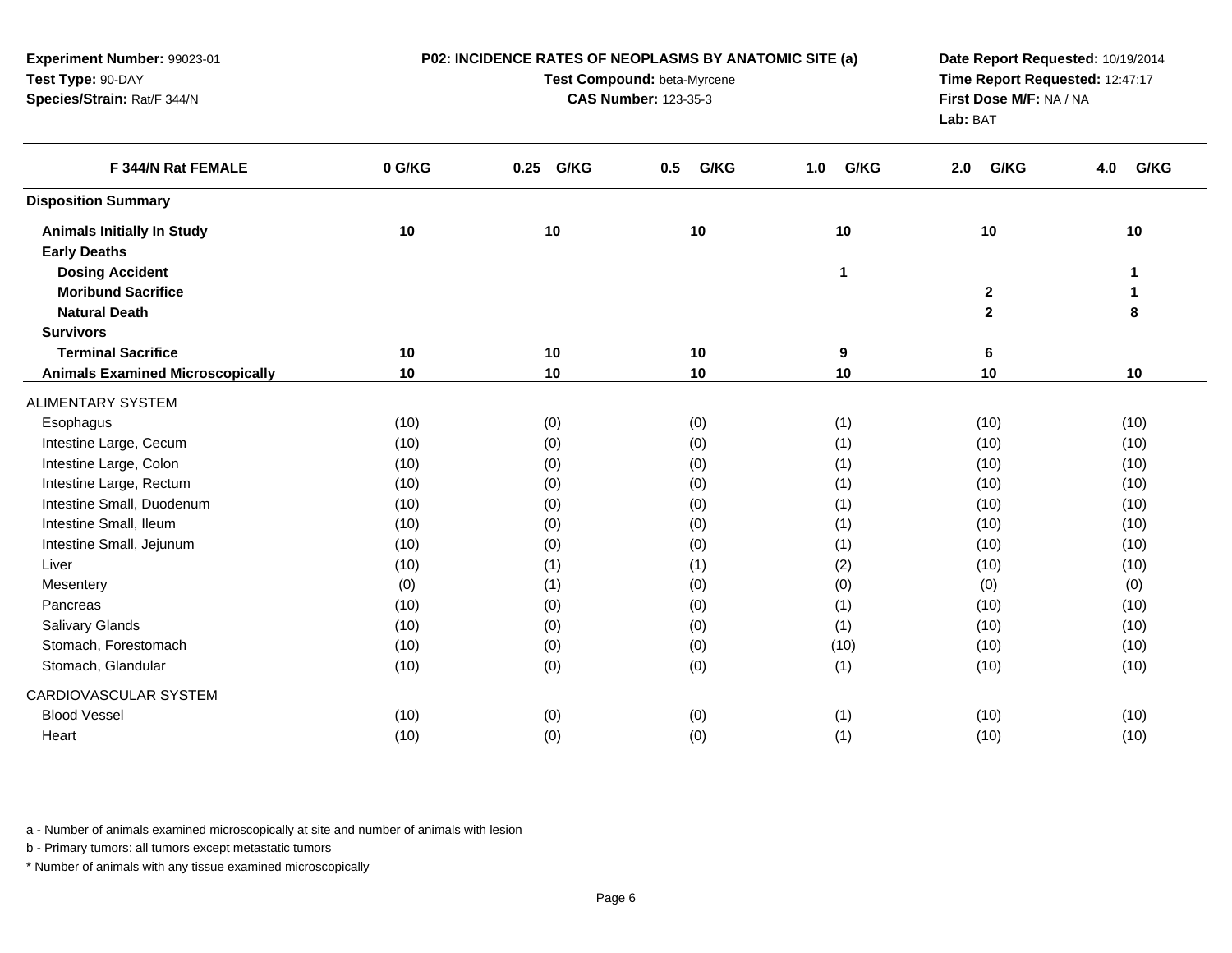| Experiment Number: 99023-01<br>Test Type: 90-DAY<br>Species/Strain: Rat/F 344/N |        | P02: INCIDENCE RATES OF NEOPLASMS BY ANATOMIC SITE (a)<br>Test Compound: beta-Myrcene<br><b>CAS Number: 123-35-3</b> | Date Report Requested: 10/19/2014<br>Time Report Requested: 12:47:17<br>First Dose M/F: NA / NA<br>Lab: BAT |             |             |             |
|---------------------------------------------------------------------------------|--------|----------------------------------------------------------------------------------------------------------------------|-------------------------------------------------------------------------------------------------------------|-------------|-------------|-------------|
| F 344/N Rat FEMALE                                                              | 0 G/KG | G/KG<br>0.25                                                                                                         | 0.5<br>G/KG                                                                                                 | G/KG<br>1.0 | G/KG<br>2.0 | G/KG<br>4.0 |
| <b>ENDOCRINE SYSTEM</b>                                                         |        |                                                                                                                      |                                                                                                             |             |             |             |
| <b>Adrenal Cortex</b>                                                           | (10)   | (0)                                                                                                                  | (0)                                                                                                         | (1)         | (10)        | (10)        |
| Adrenal Medulla                                                                 | (10)   | (0)                                                                                                                  | (0)                                                                                                         | (1)         | (10)        | (10)        |
| Islets, Pancreatic                                                              | (10)   | (0)                                                                                                                  | (0)                                                                                                         | (1)         | (10)        | (10)        |
| Parathyroid Gland                                                               | (9)    | (0)                                                                                                                  | (0)                                                                                                         | (1)         | (10)        | (10)        |
| <b>Pituitary Gland</b>                                                          | (10)   | (0)                                                                                                                  | (0)                                                                                                         | (1)         | (10)        | (10)        |
| <b>Thyroid Gland</b>                                                            | (10)   | (0)                                                                                                                  | (0)                                                                                                         | (1)         | (10)        | (10)        |
| <b>GENERAL BODY SYSTEM</b><br>None                                              |        |                                                                                                                      |                                                                                                             |             |             |             |
| <b>GENITAL SYSTEM</b>                                                           |        |                                                                                                                      |                                                                                                             |             |             |             |
| <b>Clitoral Gland</b>                                                           | (10)   | (0)                                                                                                                  | (0)                                                                                                         | (1)         | (10)        | (10)        |
| Ovary                                                                           | (10)   | (0)                                                                                                                  | (0)                                                                                                         | (1)         | (10)        | (10)        |
| Uterus                                                                          | (10)   | (0)                                                                                                                  | (0)                                                                                                         | (1)         | (10)        | (10)        |
| <b>HEMATOPOIETIC SYSTEM</b>                                                     |        |                                                                                                                      |                                                                                                             |             |             |             |
| <b>Bone Marrow</b>                                                              | (10)   | (0)                                                                                                                  | (0)                                                                                                         | (1)         | (10)        | (10)        |
| Lymph Node                                                                      | (1)    | (3)                                                                                                                  | (5)                                                                                                         | (1)         | (1)         | (0)         |
| Lymph Node, Mesenteric                                                          | (10)   | (0)                                                                                                                  | (0)                                                                                                         | (3)         | (10)        | (10)        |
| Spleen                                                                          | (10)   | (0)                                                                                                                  | (10)                                                                                                        | (10)        | (10)        | (10)        |
| Thymus                                                                          | (10)   | (0)                                                                                                                  | (1)                                                                                                         | (10)        | (10)        | (10)        |
| <b>INTEGUMENTARY SYSTEM</b>                                                     |        |                                                                                                                      |                                                                                                             |             |             |             |
| Mammary Gland                                                                   | (10)   | (0)                                                                                                                  | (0)                                                                                                         | (1)         | (10)        | (10)        |
| Skin                                                                            | (10)   | (0)                                                                                                                  | (0)                                                                                                         | (1)         | (10)        | (10)        |
| MUSCULOSKELETAL SYSTEM                                                          |        |                                                                                                                      |                                                                                                             |             |             |             |
| Bone                                                                            | (10)   | (0)                                                                                                                  | (0)                                                                                                         | (1)         | (10)        | (10)        |
|                                                                                 |        |                                                                                                                      |                                                                                                             |             |             |             |

NERVOUS SYSTEM

a - Number of animals examined microscopically at site and number of animals with lesion

b - Primary tumors: all tumors except metastatic tumors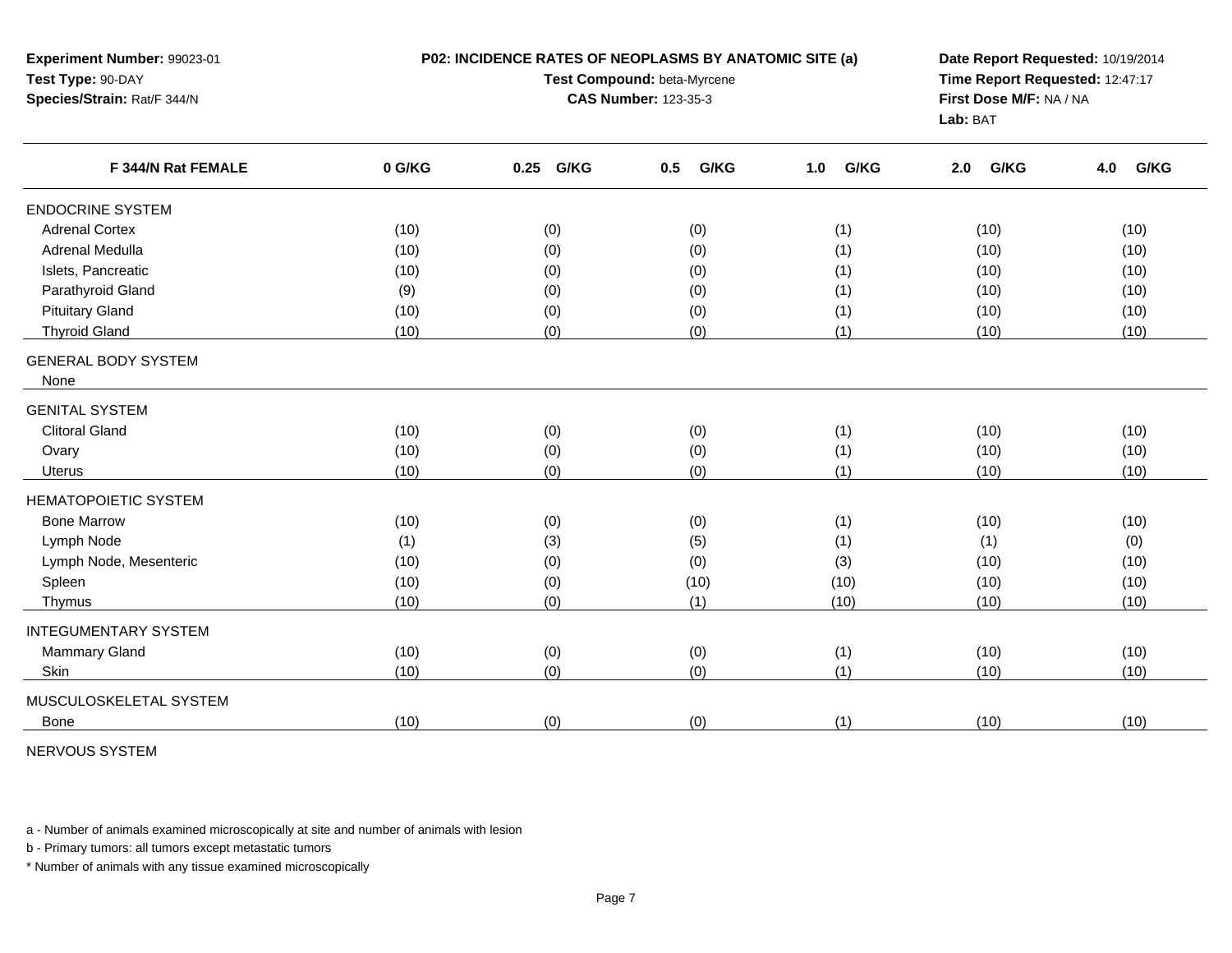**P02: INCIDENCE RATES OF NEOPLASMS BY ANATOMIC SITE (a)**

**Experiment Number:** 99023-01**Test Type:** 90-DAY**Species/Strain:** Rat/F 344/N

## **Test Compound:** beta-Myrcene**CAS Number:** 123-35-3

**Date Report Requested:** 10/19/2014**Time Report Requested:** 12:47:17**First Dose M/F:** NA / NA**Lab:** BAT

| F 344/N Rat FEMALE        | 0 G/KG | 0.25 G/KG | G/KG<br>0.5 | G/KG<br>1.0 | G/KG<br>2.0 | G/KG<br>4.0 |
|---------------------------|--------|-----------|-------------|-------------|-------------|-------------|
| <b>Brain</b>              | (10)   | (0)       | (0)         | (1)         | (10)        | (10)        |
| <b>RESPIRATORY SYSTEM</b> |        |           |             |             |             |             |
| Lung                      | (10)   | (0)       | (0)         | (1)         | (10)        | (10)        |
| Nose                      | (10)   | (0)       | (10)        | (10)        | (10)        | (10)        |
| Trachea                   | (10)   | (0)       | (0)         | (1)         | (10)        | (10)        |
| SPECIAL SENSES SYSTEM     |        |           |             |             |             |             |
| Eye                       | (10)   | (0)       | (0)         | (1)         | (10)        | (10)        |
| <b>Harderian Gland</b>    | (10)   | (10)      | (10)        | (10)        | (10)        | (10)        |
| <b>Lacrimal Gland</b>     | (0)    | (0)       | (0)         | (0)         | (0)         | (1)         |
| <b>URINARY SYSTEM</b>     |        |           |             |             |             |             |
| Kidney                    | (10)   | (10)      | (10)        | (10)        | (10)        | (10)        |
| <b>Urinary Bladder</b>    | (10)   | (0)       | (0)         | (1)         | (10)        | (10)        |

a - Number of animals examined microscopically at site and number of animals with lesion

b - Primary tumors: all tumors except metastatic tumors